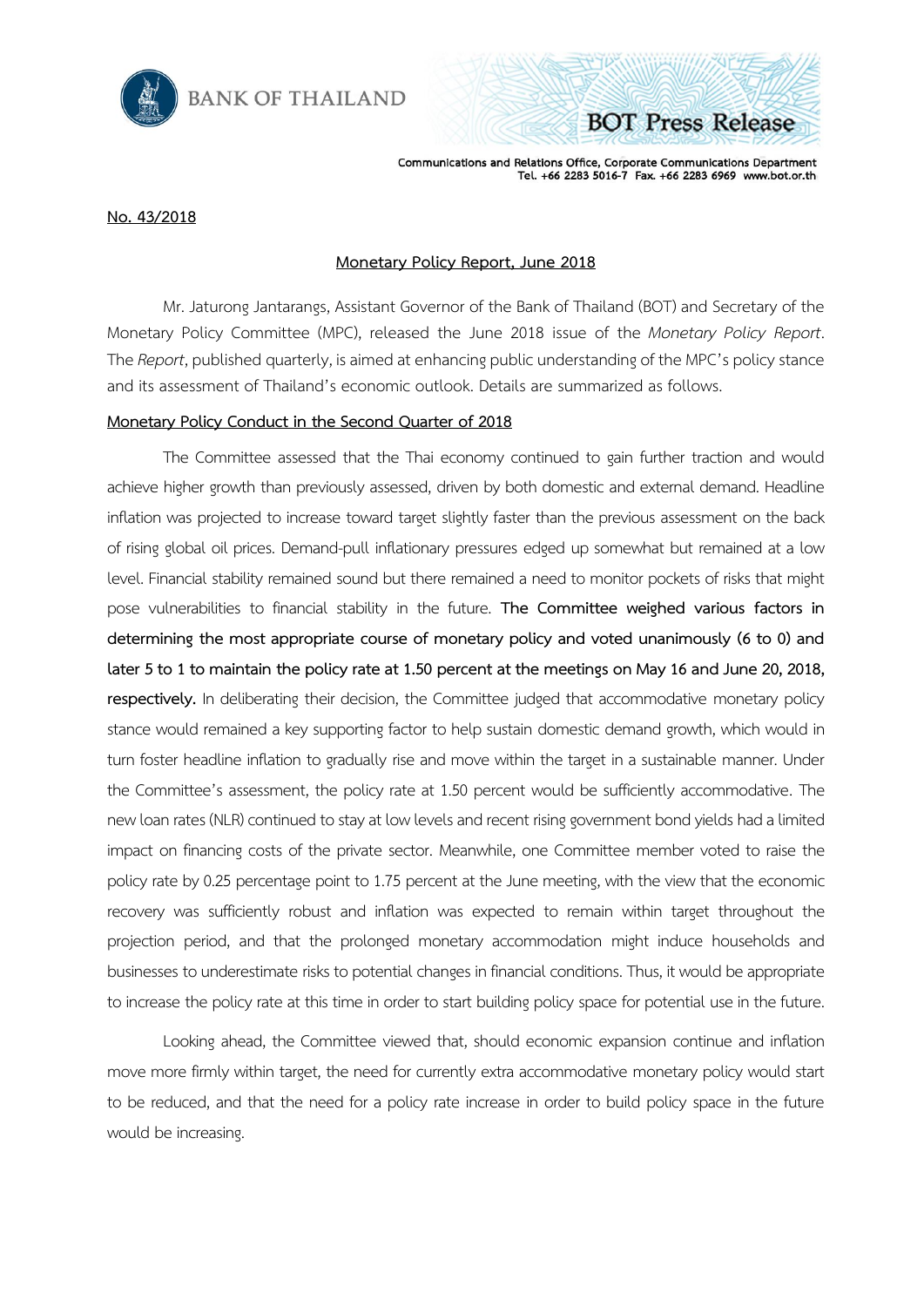#### **Assessments of the Economic and Inflation Outlooks as the Basis for Policy Formulation**

# **1. Global Economy**

**The global economy was projected to continue expanding amid tightening financial conditions**  and rising oil prices. Advanced economies would expand on the back of domestic demand. The U.S. economy would be supported by strong economic fundamentals including strong labor market, robust consumer confidence, and fiscal stimulus, despite some impacts from China's trade retaliatory measures. The euro area and Japanese economies would be supported by continued accommodative monetary policy, although the first quarter saw some slowdown in consumption due to unusually cold weather. China continued expanding but growth would slightly slow down due to economic reforms. According to preliminary assessments, the U.S. trade protectionism measures were expected to have some effects on Chinese exports and the overall economy to some extent. Meanwhile, other Asian economies were projected to grow faster than previously estimated owing to robust domestic demand and export growth, which were in line with global demand and international trade. **The Committee, therefore, revised up the growth forecast for Thailand's trading partners from 3.7 percent to 3.8 percent in 2018.** Yet, there remained risks to be monitored, including (1) intensifying trade retaliations between the U.S. and major economies that could undermine trade volume, investment climate, and spur financial market volatility and (2) geopolitical risks which continued to create uncertainty that might affect the global economy and financial markets.

**While most central banks maintained accommodative monetary policy stance, the U.S. Federal Reserve (Fed) and some central banks in the region increased their policy rates.** For instance, central banks of the Philippines and Indonesia raised interest rates to curb inflation and volatility in the financial markets. In addition, other central banks in the region started to signal changes in monetary policy stance given improved economic growth and rising inflation toward target. Such conditions would facilitate monetary policy normalization in the period ahead.

**Global financial markets remained volatile. Emerging markets experienced capital outflows as foreign investors reduced their investments in risky assets.** The 10-year U.S. treasury yields reached the highest point in the past four years. The number of Fed's rate hikes this year was expected to increase to four instead of three. In addition, trade retaliatory measures between the U.S. and major economies were intensified. These events increased risks to emerging markets, especially those with weaker economic fundamentals such as Argentina and Turkey.

## **2. Financial Conditions and Financial Stability**

**Thailand's financial conditions remained accommodative.** Short-term Thai government bond yields rose toward the policy rate due to a greater supply of bonds and lower demand from foreign investors. Meanwhile, medium- and long-term bond yields increased mainly due to external factors as well as Thai economic and inflation outturns which were better than market expectations. Interest rates on new loans remained at a low level, while private credit expanded as seen in both corporate and households sectors.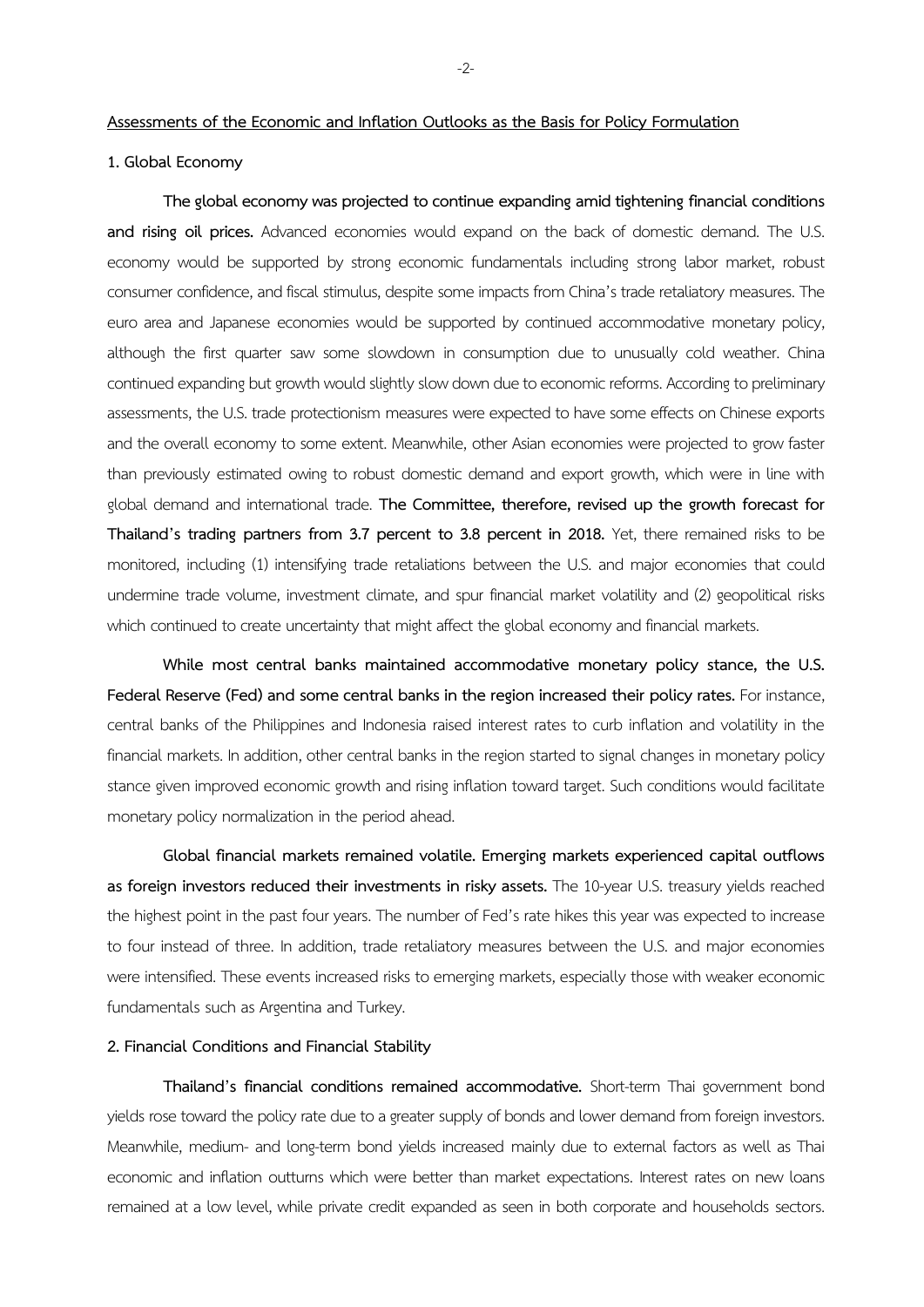Businesses continued to seek funding through both debt and equity instruments. The Thai baht depreciated from the previous quarter, in line with regional currencies, as the U.S. dollar strengthened. In addition, the depreciation was due to a seasonal factor in the second quarter during which foreign corporates and investors in Thailand repatriated their dividends back to their home countries. The real effective exchange rate (REER) strengthened because Thailand's inflation increased faster than that of trading partner economies.

**Financial stability remained sound but there existed pockets of risks that warranted monitoring.** These included, first, the search for yield behavior which persisted in the prolonged low interest rate environment that could lead to increased underpricing of risks. For example, concentration of investment by foreign investment funds in certain countries and large expansions of assets and deposits of saving cooperatives despite some slowdown after the revision of regulations to upgrade supervision practices. Second, volatility of international capital flows and the global financial markets could trigger yield snapbacks and affect roll-overs of short-term corporate bonds. Third, overall credit quality remained unchanged but deteriorated among some households and businesses, especially households with large debt burden and smaller SMEs with weak financial positions. Fourth, there continued to be an excess supply of properties of certain price ranges and in some areas. This was particularly the case for condominiums with prices below three million baht whose supply remained high and would take some time to sell.

## **3. Economic and Inflation Outlook**

**The Thai economy was projected to continue expanding at 4.4 and 4.2 percent in 2018 and 2019, respectively**, higher than assessed at 4.1 percent for both years in the previous *Monetary Policy Report*. The upward revision was on the back of a continued improvement in merchandise exports and tourism, in tandem with global trade volume and trading partners' economies, as well as higher-thanexpected private consumption and private investment growth.

**Merchandise exports continued to expand across various product categories and almost all export destinations.** The value of merchandise exports in 2018 was revised to grow 9.0 percent, up from 7.0 percent assessed in the previous quarter, with expected growth in both price and quantity terms. Export prices was projected to trend up in line with crude oil prices, especially for commodities and oil-related products. Export volume would continue to expand across various product categories, particularly electronics, auto parts, and processed agricultural products, in tandem with expansion in global trade volume and trading partner economies. Moreover, import value would continue to rise in line with (1) increased demand for raw materials and intermediate goods, capital goods, and machinery as private investment improved and (2) higher oil prices. Nevertheless, the Committee assessed that intensifying trade retaliation between the U.S. and major economies, which could put pressures on investment and international trade, would directly and indirectly affect Thai exports. Thus, the Committee would closely monitor and assess potential impacts going forward.

**Exports of services in 2018 were expected to be slightly higher than the previous assessment due mainly to a higher number of foreign tourists.** The projection of the number of foreign tourists was

-3-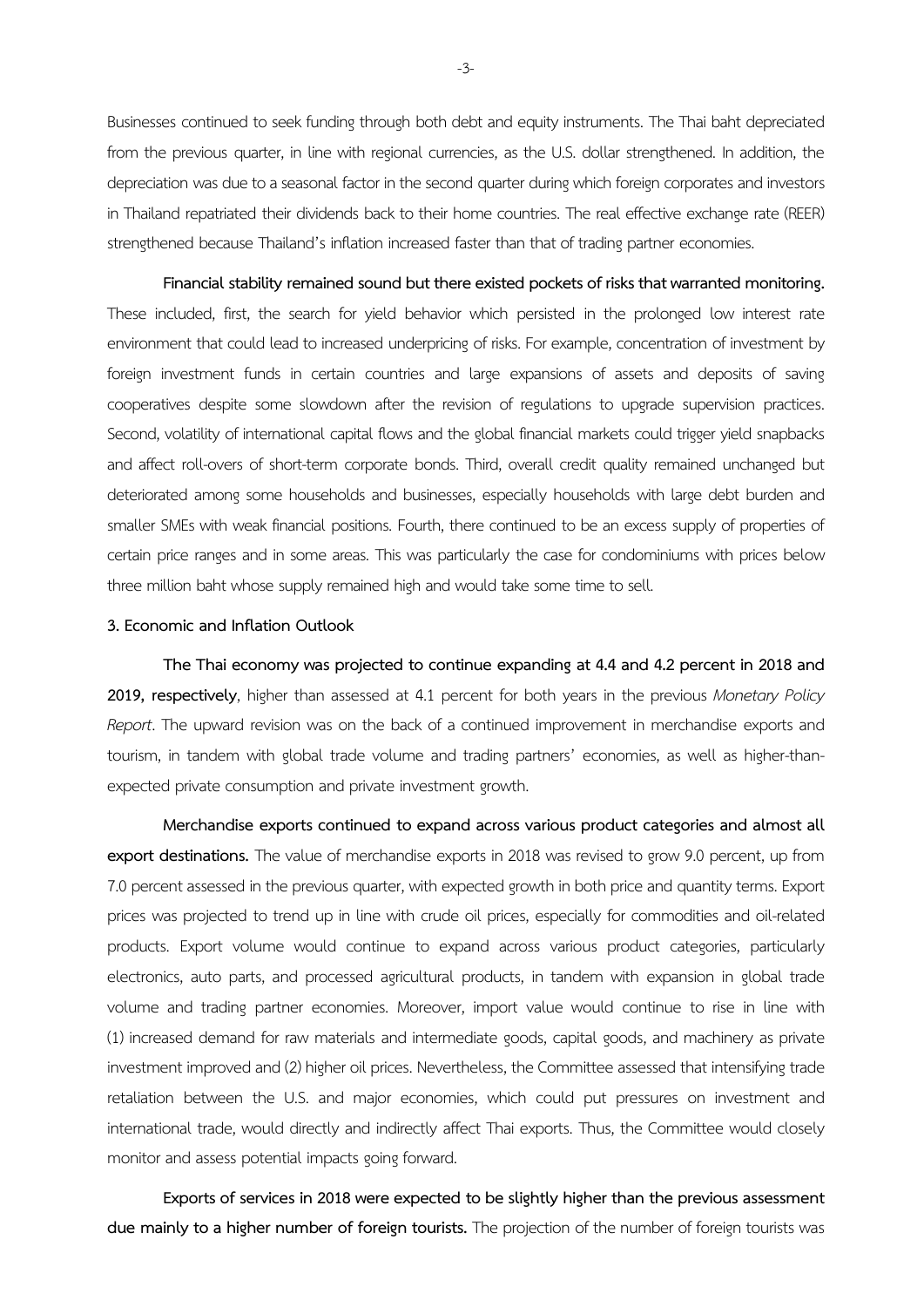revised up to 38.3 million in 2018, up from the previous forecast of 37.6 million. The upward revision was due to continued growth of Chinese tourists for both tour groups and free and independent travelers (FIT), who had high purchasing power, and newly opened direct flights from second-tier Chinese cities to Thailand. In addition, recent management by airlines and airports also helped alleviate airport capacity constraints in accommodating the rising number of tourists. For instance, there were additional flights during off-peak times and higher utilization of regional airports.

**Private consumption was projected to gain traction from the previous period**, supported mainly by non-farm households, especially middle-and high-income households whose earnings continued to rise. Meanwhile, earnings of low-income households started to improve following stronger employment particularly in construction and services sectors. Farm income expanded on the back of higher production, while agricultural prices of certain crops that lingered at low levels would remain a major drag on farm income. Moreover, government measures—such as the social welfare card project (second phase), the community enterprise development project, and agricultural reform project—would support purchasing power going forward. However, elevated household debt would cause households to allocate part of their income for debt repayment. In addition, ongoing structural changes in the labor market would continue to weigh on private consumption growth.

**Public spending remained a driver of economic growth, with some investment projects postponed to 2019**. Public consumption would continue expanding despite smaller projected outlays due to the change in the government budget structure for fiscal year 2019, with a larger share of capital spending compared with the previous announcement. Although there was additional fiscal budget in 2018, this would not compensate for the moderation in public consumption due to the change in the 2019 budget structure. Public investment in 2018 was revised downward due to delayed investment by some state-owned enterprises following difficulties in accessing construction sites and some construction problems. In any case, public investment in 2019 was revised up due to the following reasons. First, a larger share of the government budget for fiscal year 2019 was allocated to capital spending compared with the previous announcement. Second, some investment spending would be carried over from 2018. Third, disbursement plans for the dual-track railway project became more certain.

**Private investment was projected to achieve higher growth than previously assessed**, in line with growth of merchandise exports and private consumption, due to following factors. First, capacity utilization rose across various industries, such as automobiles and food and beverages. Second, import volume of capital goods and machinery increased. Third, demand for private credits extended to businesses increased. Forth, investment plans of large corporates became more certain. Fifth, government measures such as the community enterprise development and agricultural reform projects would support lowincome households. Sixth, the value of investment application submitted to the Board of Investment continued to trend up. Moreover, government infrastructure investment projects, the Eastern Economic Corridor (EEC), and public-private partnership projects (PPP) that were increasingly taking shape would shore